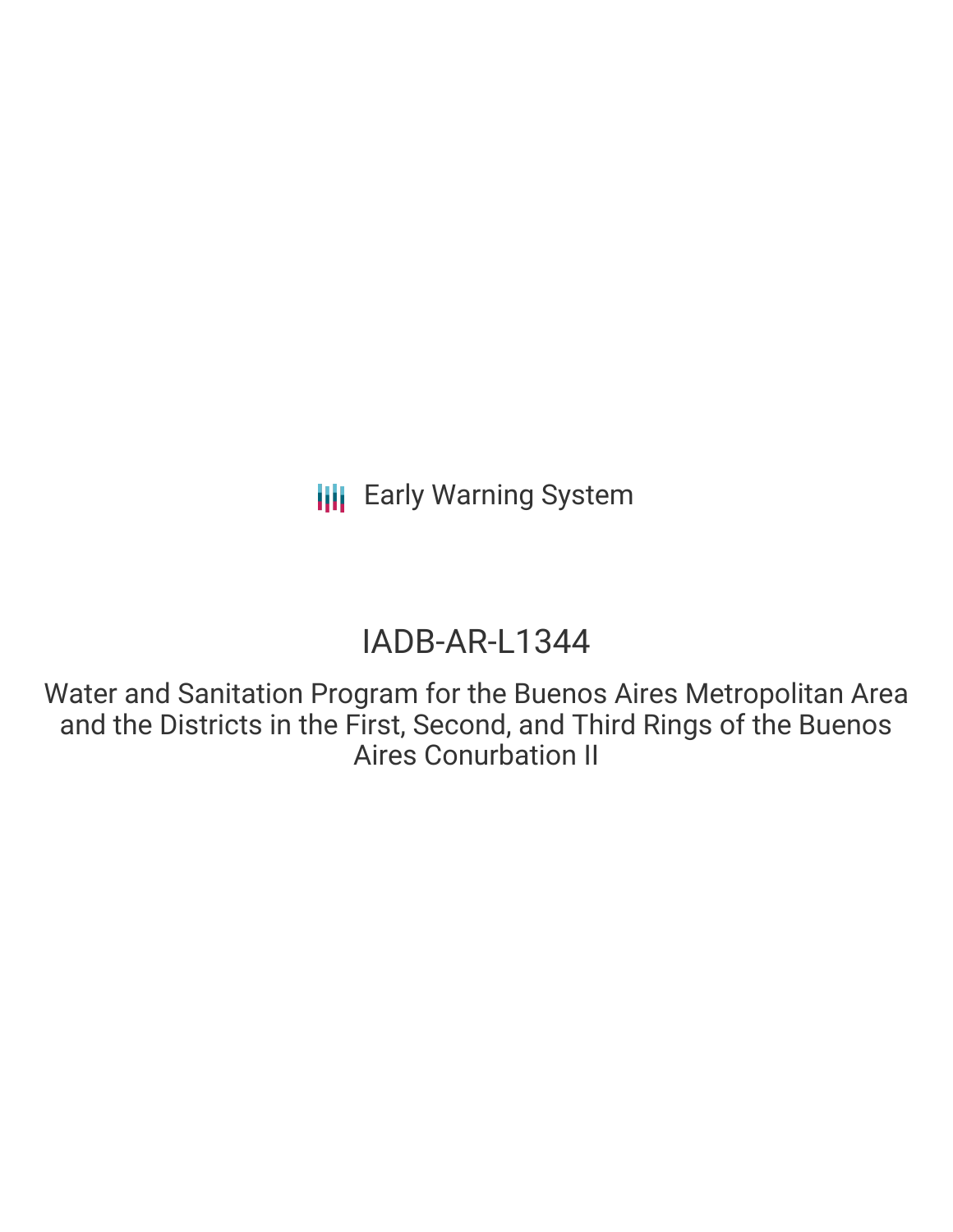

Water and Sanitation Program for the Buenos Aires Metropolitan Area and the Districts in the First, Second, and Third Rings of the Buenos Aires Conurbation II

#### **Quick Facts**

| <b>Countries</b>               | Argentina                              |
|--------------------------------|----------------------------------------|
| <b>Financial Institutions</b>  | Inter-American Development Bank (IADB) |
| <b>Status</b>                  | Proposed                               |
| <b>Bank Risk Rating</b>        | U                                      |
| <b>Borrower</b>                | Government of Argentina                |
| <b>Sectors</b>                 | Water and Sanitation                   |
| <b>Investment Type(s)</b>      | Loan                                   |
| <b>Investment Amount (USD)</b> | \$150.00 million                       |
| <b>Loan Amount (USD)</b>       | \$150.00 million                       |
| <b>Project Cost (USD)</b>      | \$150.00 million                       |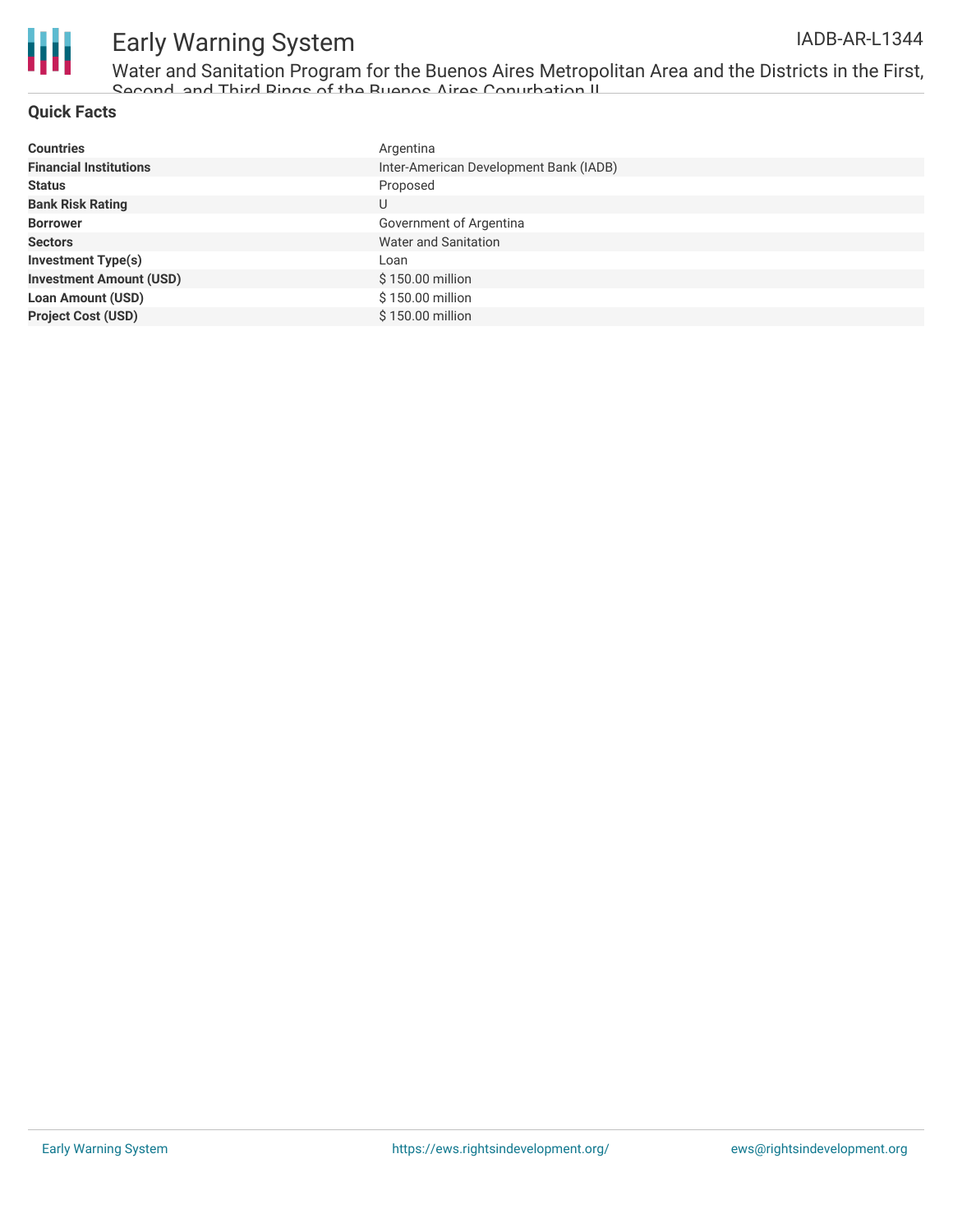

Water and Sanitation Program for the Buenos Aires Metropolitan Area and the Districts in the First, Second, and Third Rings of the Buenos Aires Conurbation II

### **Project Description**

According to the Bank´s website, the objective of the operation will be to expand sanitation services and improve the environmental conditions of the River Plate, by increasing dilution of wastewater discharge.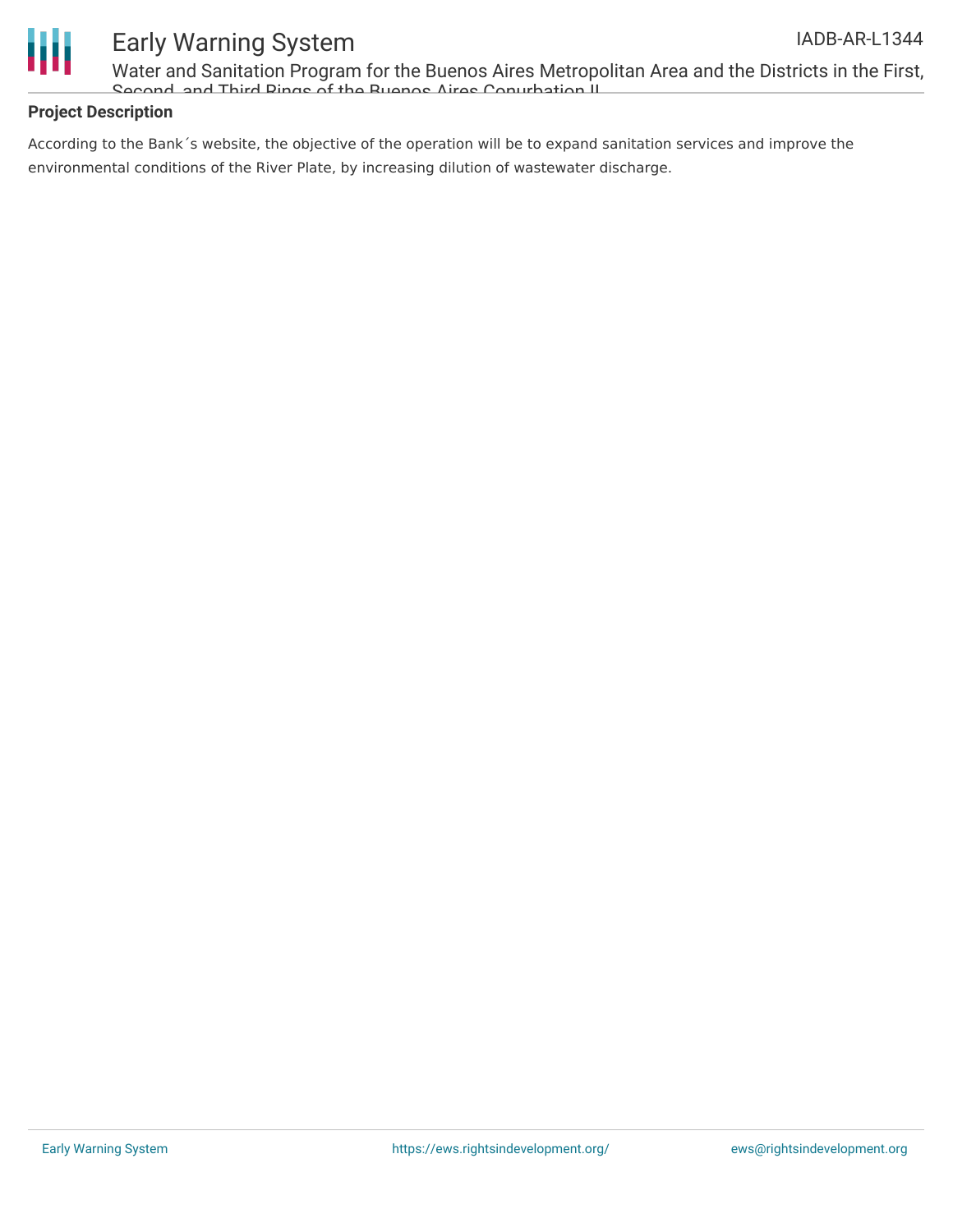

Water and Sanitation Program for the Buenos Aires Metropolitan Area and the Districts in the First, Second, and Third Rings of the Buenos Aires Conurbation II

#### **Investment Description**

• Inter-American Development Bank (IADB)

The description of investment type was not available at the time of the snapshot.